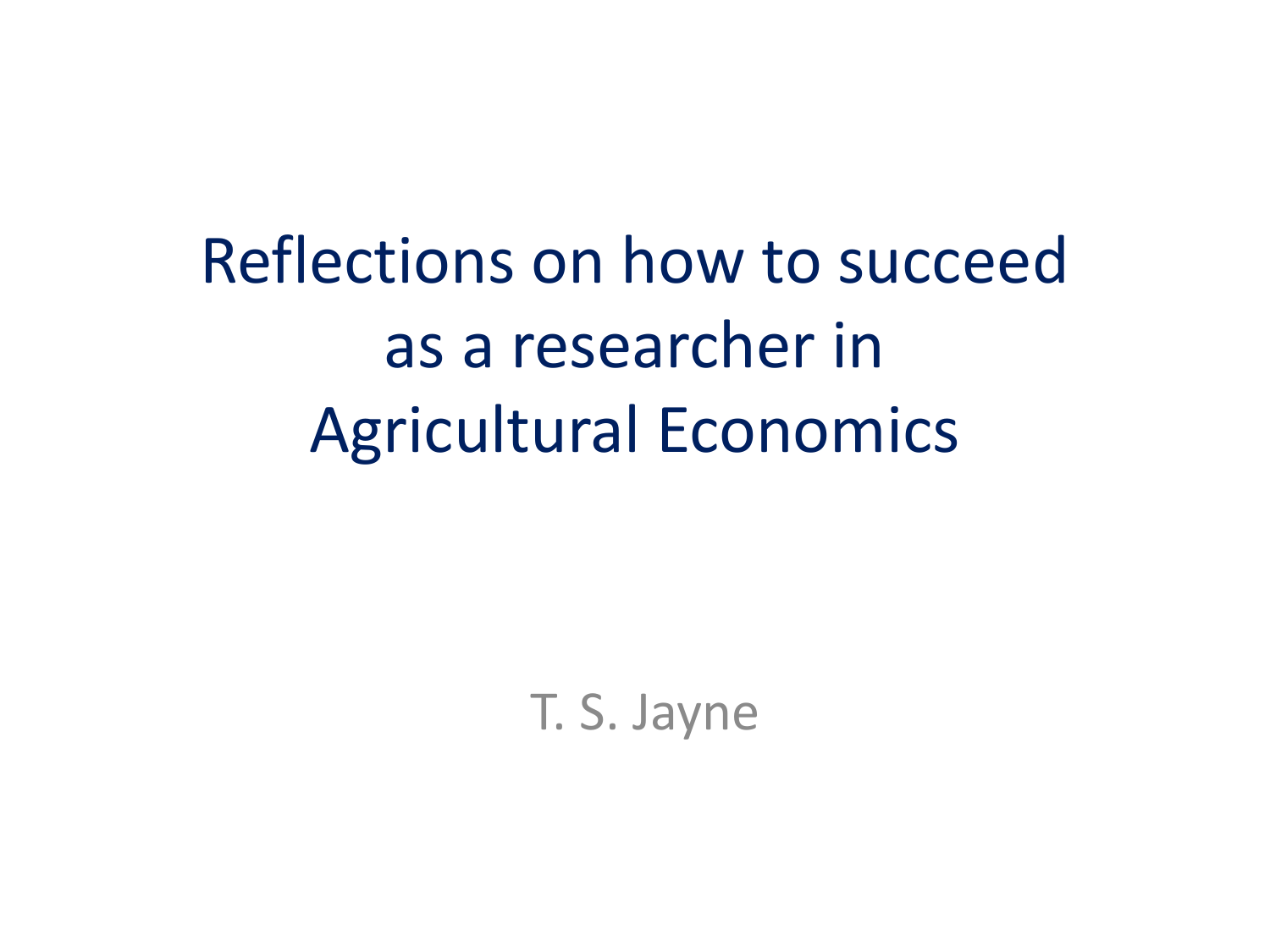#### Success as an economist is influenced by:

- 1. Technical skills (your toolkit)
- 2. Ability to identify important topics / gaps in our understanding
- 3. Conceptual skill: linking question theory methods – estimable model
- 4. Teasing out the implications of the findings in meaningful ways, e.g.,
	- implications for the discipline
	- Insightful new understanding of how the system works
	- Implications for policy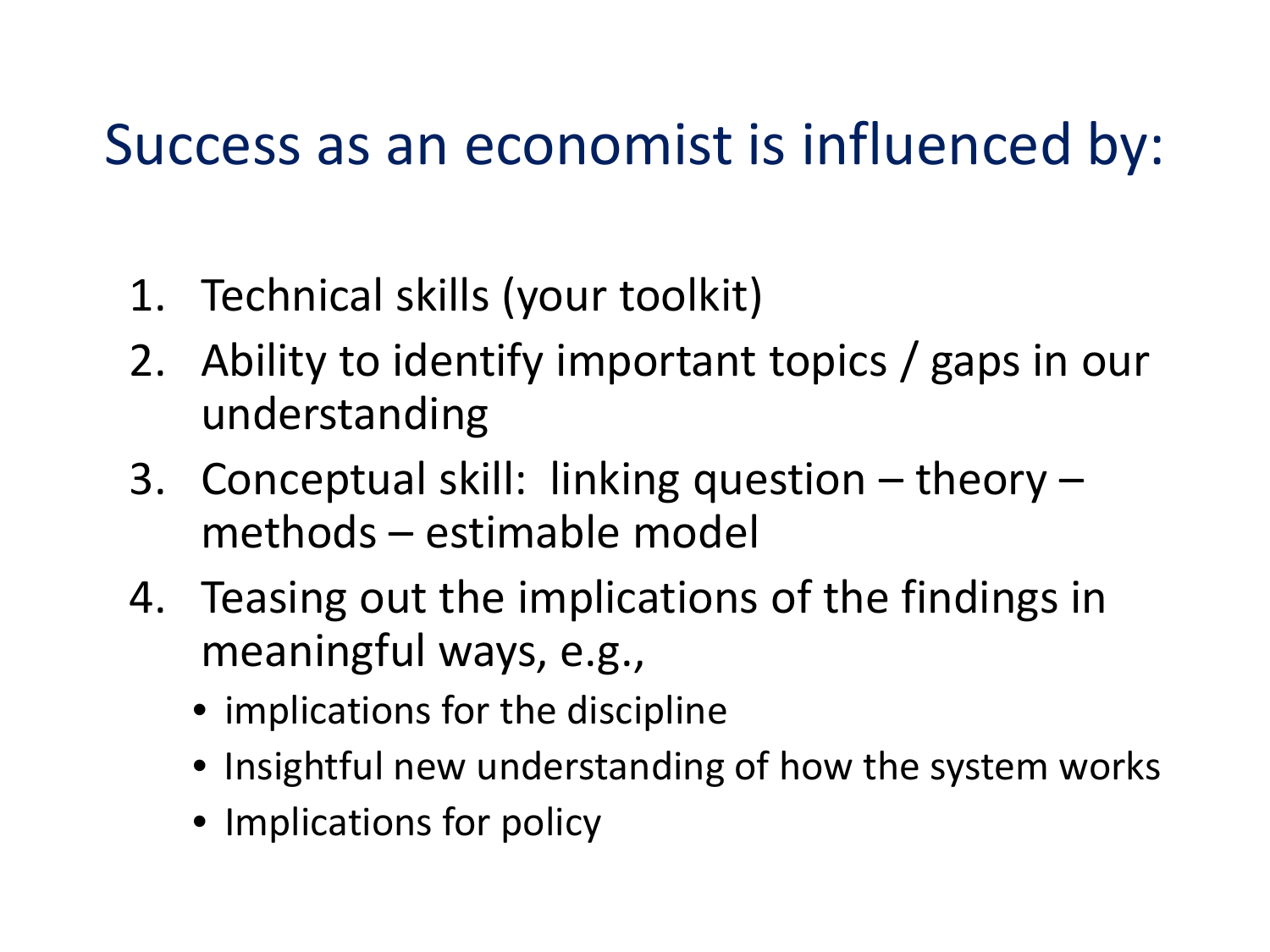## 1. Getting started: choosing a topic

- 1. Problem statement: what is the problem? Why does the problem need analysis?
- 2. Discover the current cutting edge by talking to the academic leaders in the field and ask them about their current research activities
- 3. Implicit E-B-P analysis behind conceptualization of the study
- 4. Identify early on which kind of contribution(s) you are aiming for:
	- Disciplinary
	- Subject Matter
	- Problem Solving
- 5. Iterative process: research questions/objectives data methods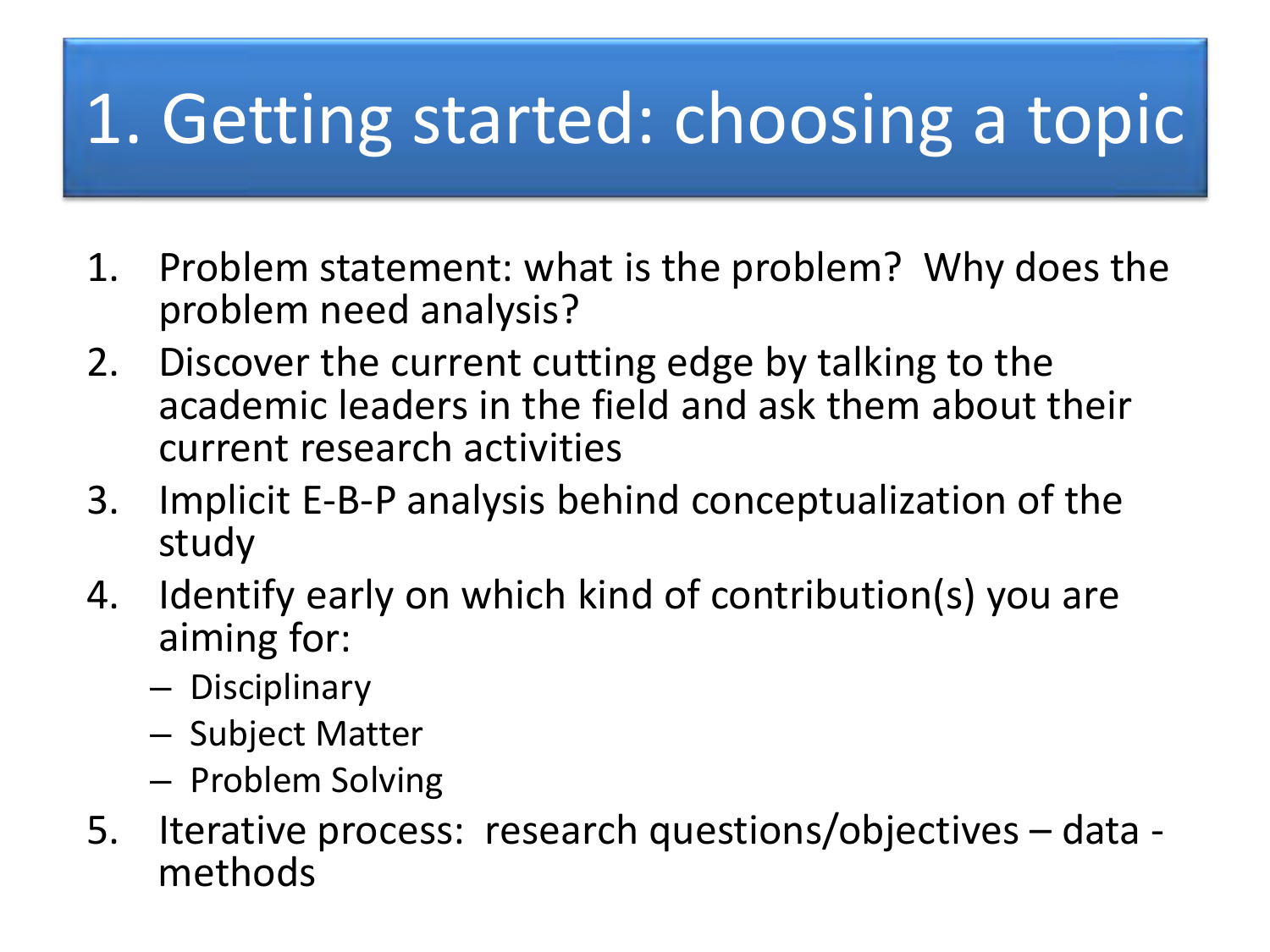#### •  $E - B - P$

- Environment
	- Most policy / research issues take place within a system
	- Who are the actors in the system?
	- What are their objectives / incentives
	- Structure and organization of the system (can get part of this from Step 2)
- Behavior
	- How do the features of the environment affect the behavior of the actors?
- Performance (outcomes)
	- How do features of environment and behavior affect outcomes?
	- How does performance feedback and affect E and B?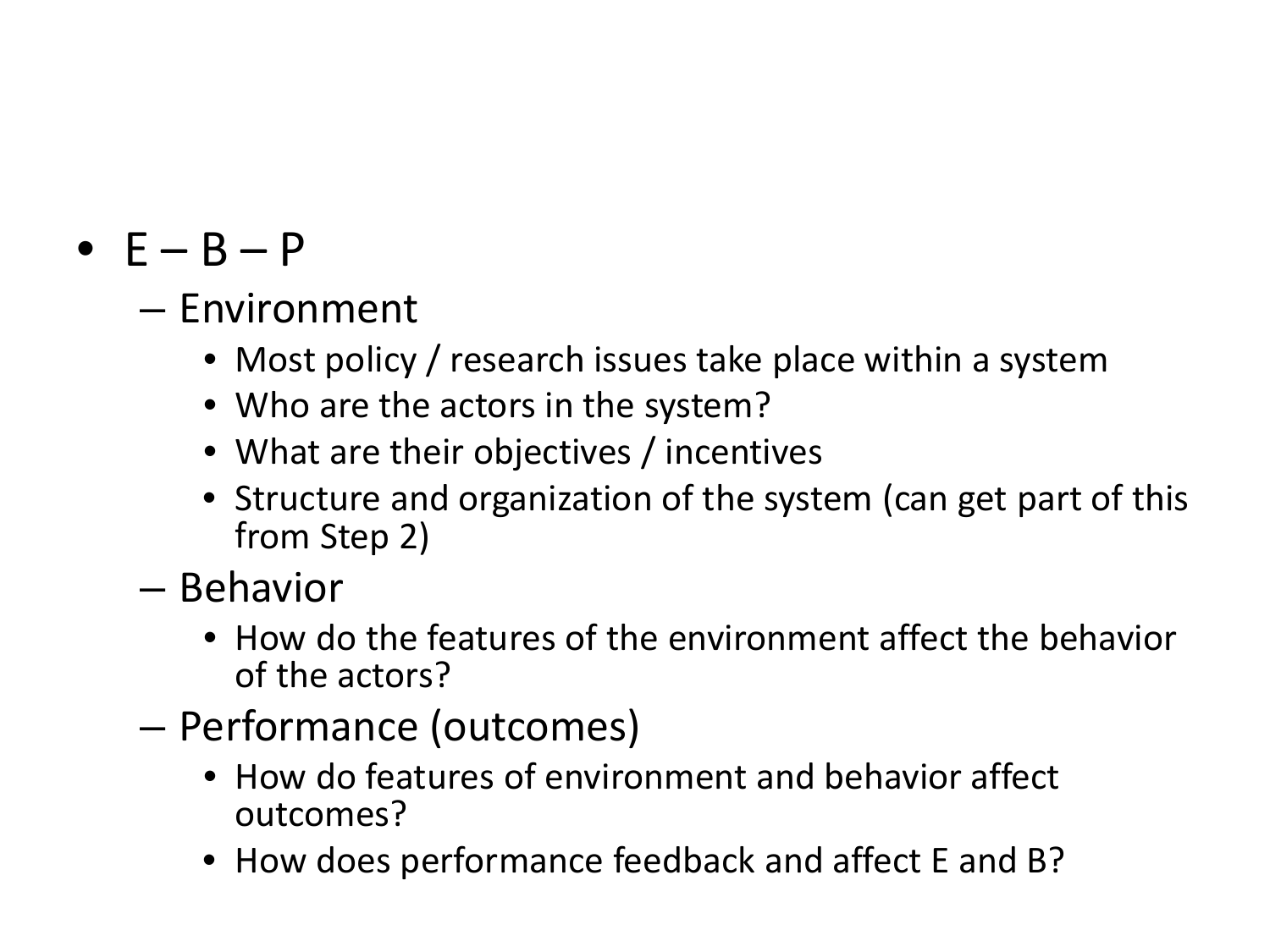### 2. Get a feel for the data

- Plot distribution of all variables of interest
	- Skewed? outliers?
	- $-$  Distribution of dep var and main RHS variables:  $10^{th}$  25<sup>th</sup> -50<sup>th</sup> -75<sup>th</sup> -90<sup>th</sup> percentiles of distribution
	- Example: distance to point of sale
- Rough out "dummy tables"
	- $-$  Then fill in  $-$  usually tables of the distribution, % adopting, cross-tabs, bivariate relations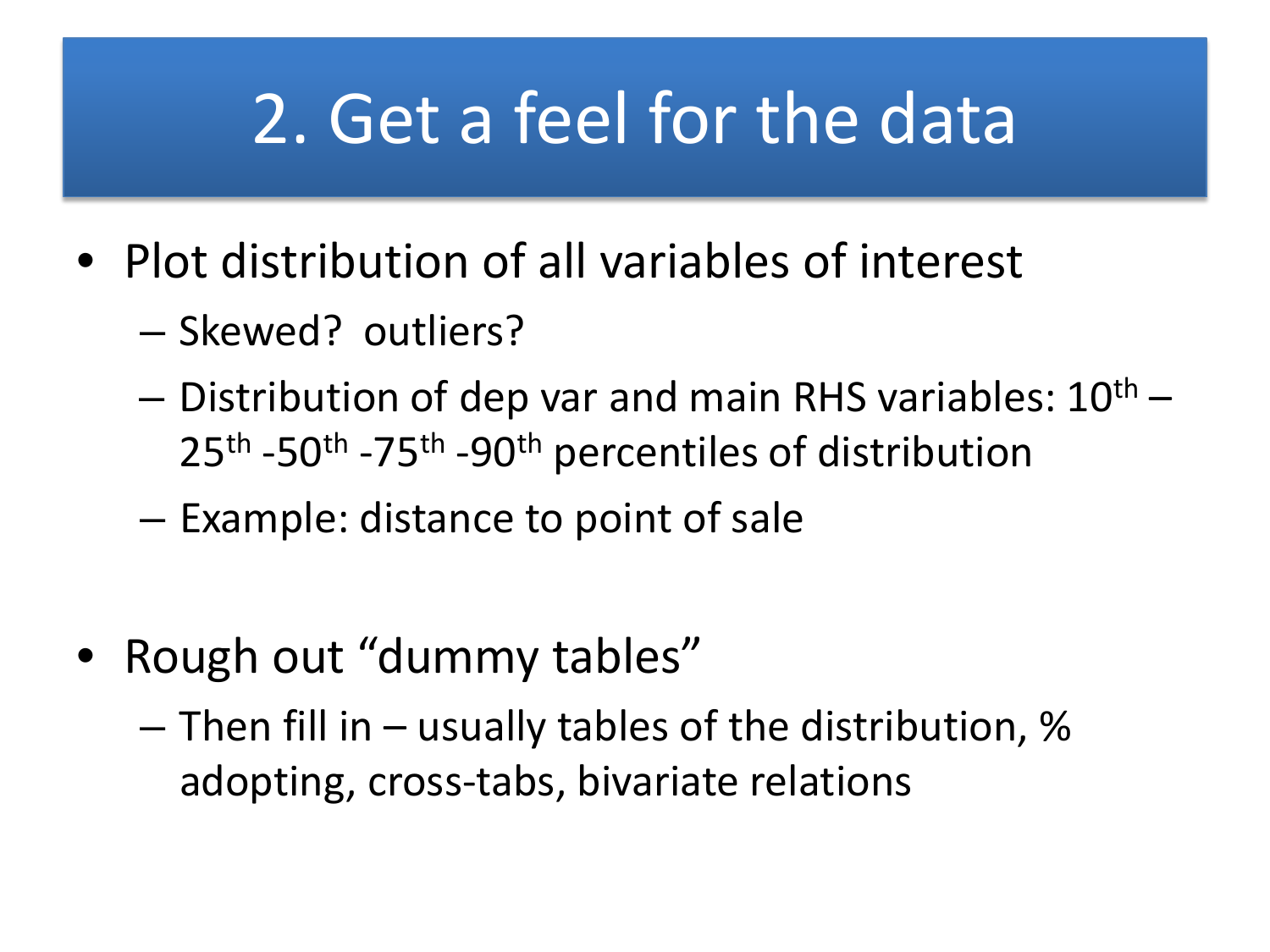## 3. Iterate back and forth on 1 and 2

- Once you settle on the right set of research questions/hypotheses/issues, then consider:
	- your conceptual framework; theoretical foundation
	- Estimable models and how you derive them;
	- data to be used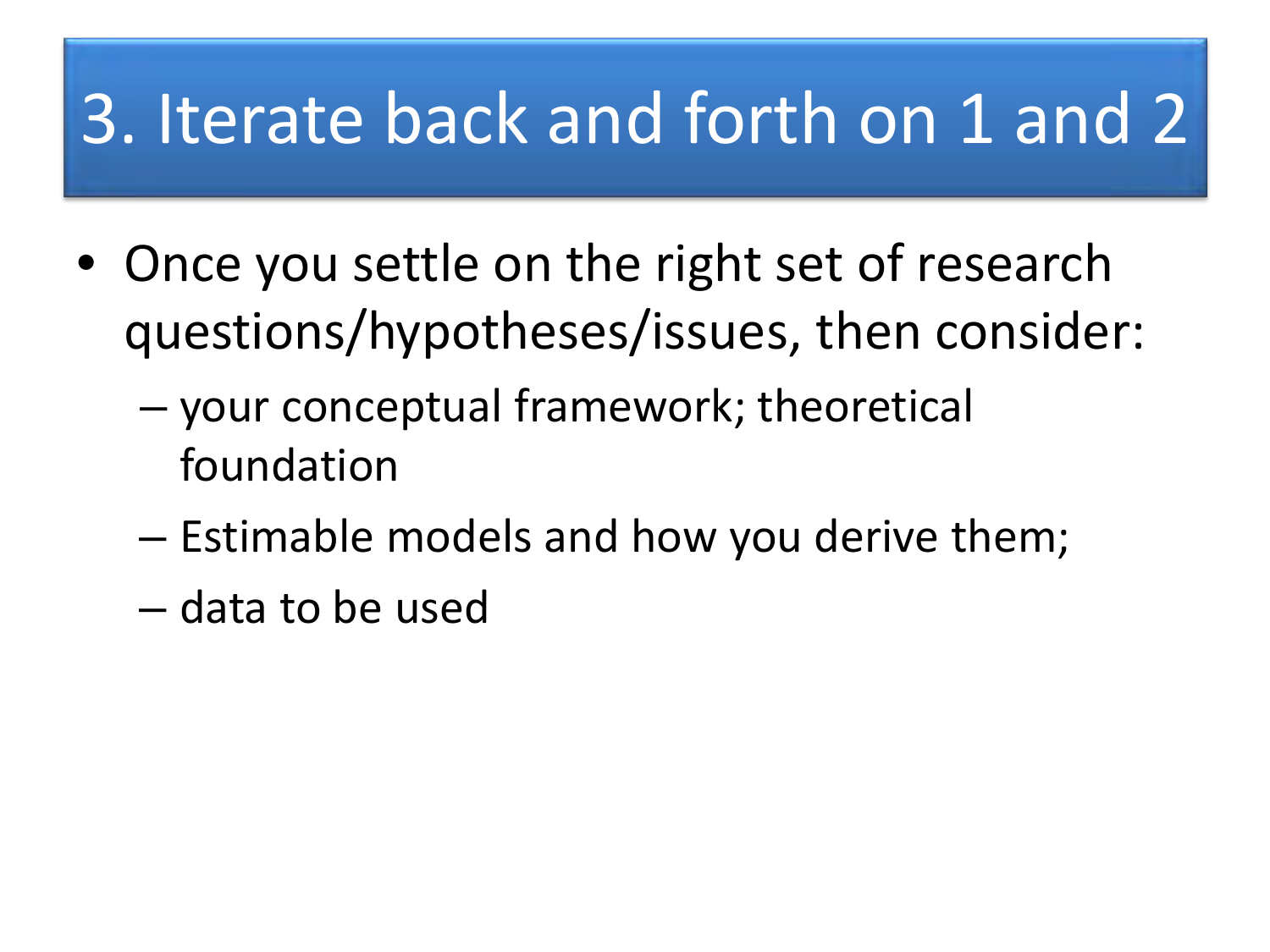# 4. Introduction

- 1. Funnel concept: broad to narrow
- 2. Problem statement
- 3. What's the likely outcome if the problem remains unresolved
- 4. How has previous literature addressed this issue, and how is it deficient in some way.
	- Identify the "knowledge gap" that needs to be filled/improved upon
	- Explain why building on the literature in this particular way is important
- 5. Clear presentation of objectives
	- How will your analysis help to resolve the problem?
	- If a quantitative analysis, use terms like "determines" , "estimates", not "explores"
- 6. How you will achieve these objectives, i.e., methods
- 7. Who will benefit? / who will care?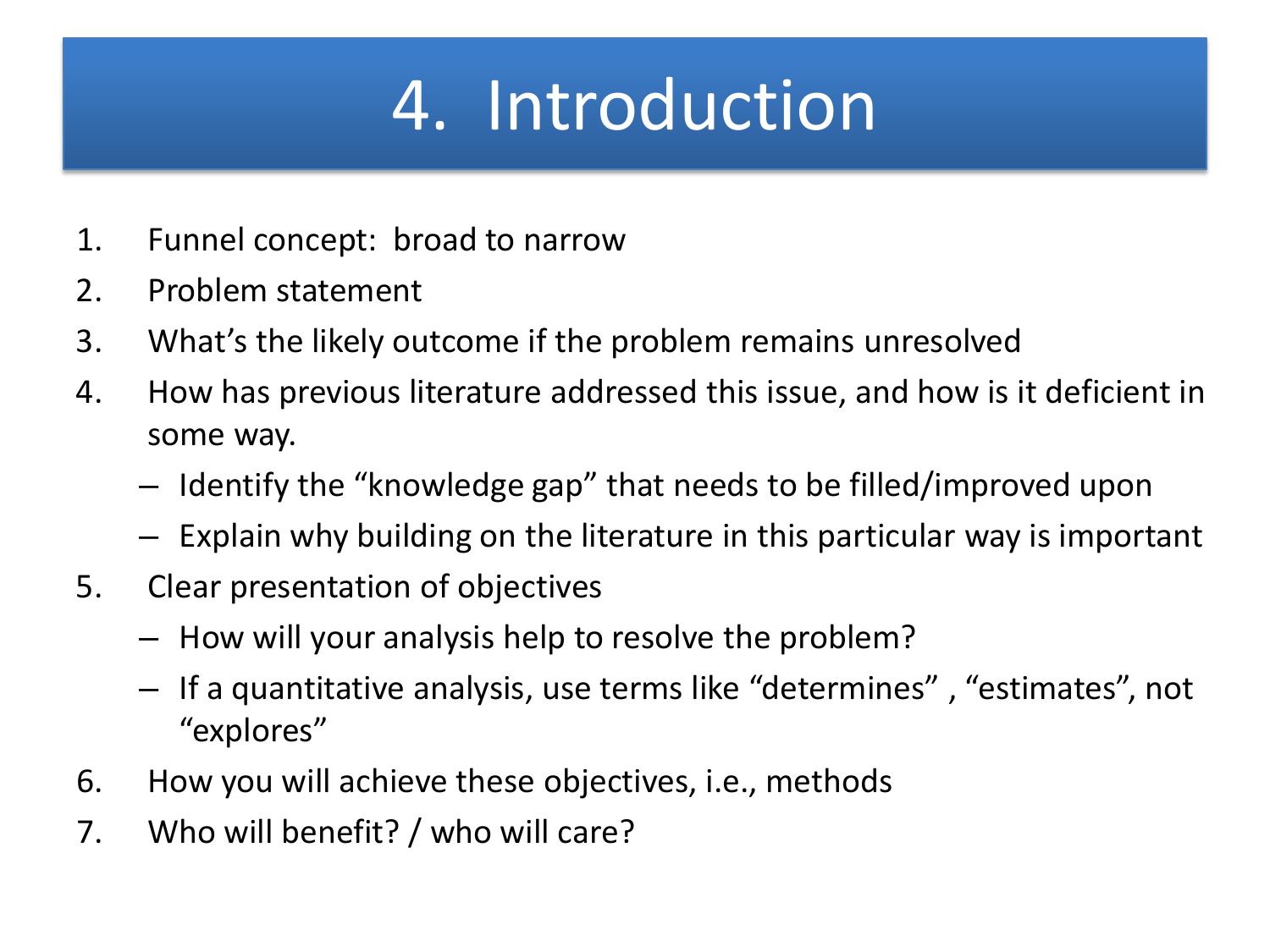## Intro (continued)

Optional:

- Whet the reader's appetite by giving main gist of findings
- Road map of remainder of paper

Length of intro: 600-800 words for typical article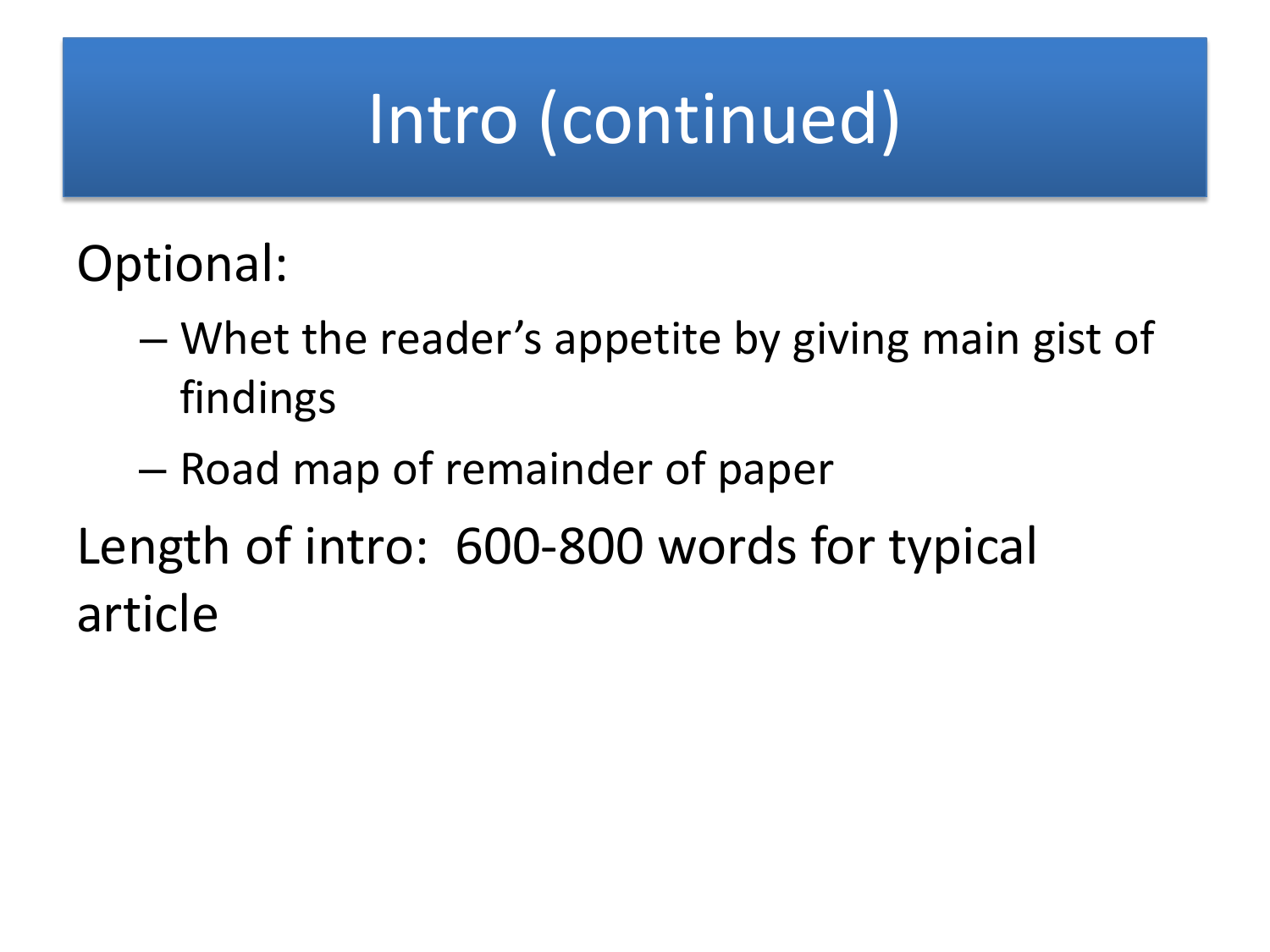### 5. Flesh out the outline

- I develop my outline usually after fleshing out steps 1-6 of the Introduction.
- Conventional approach for article where model and estimation results feature prominently:
	- 1. Introduction
	- 2. Conceptual Framework
	- 3. Methods / model(s)
	- 4. Data
	- 5. Results: descriptive results estimation findings
	- 6. Conclusions and Policy Implications
- Use topic paragraphs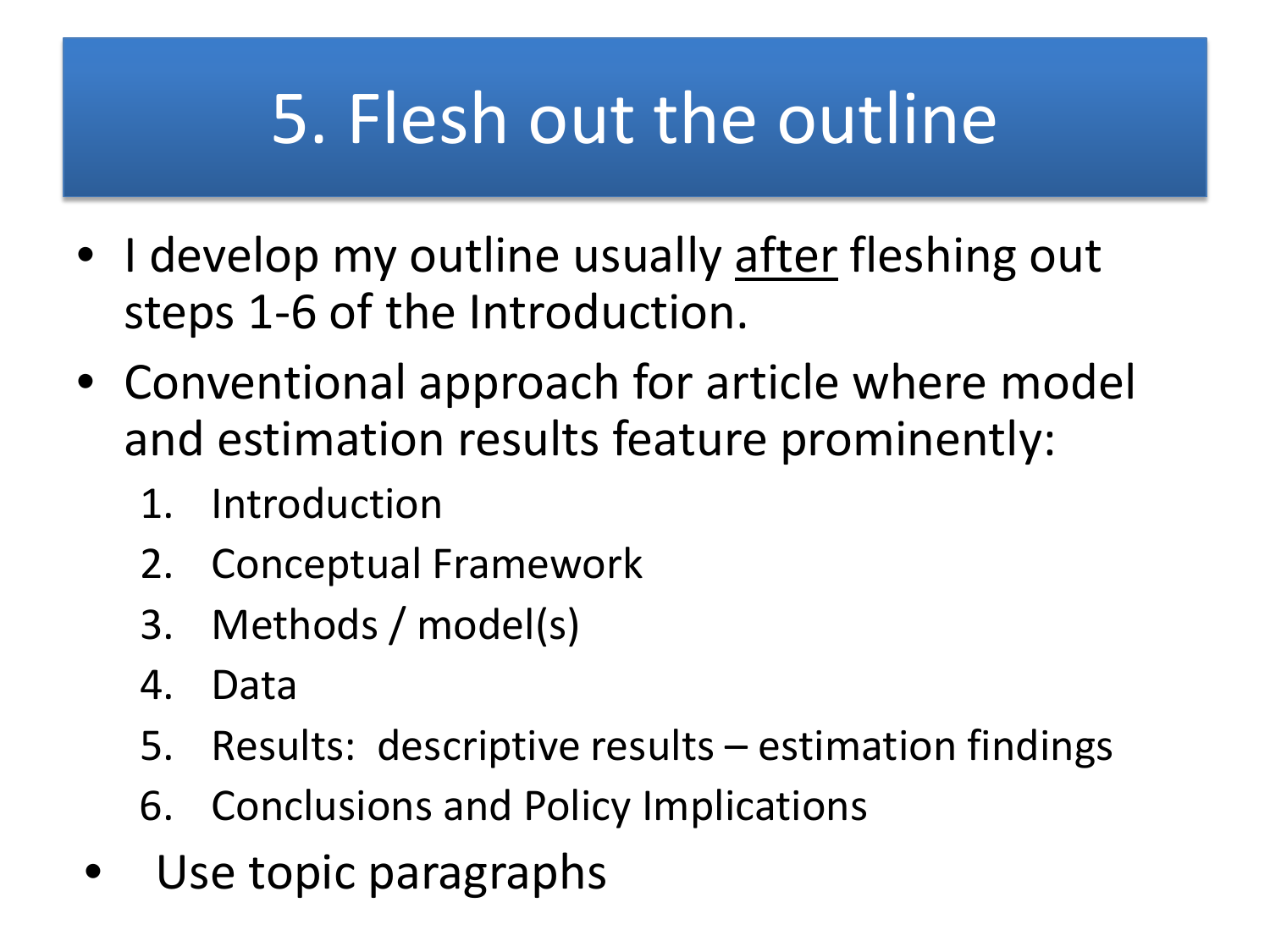• For subject matter articles, much more variability as to organization of outline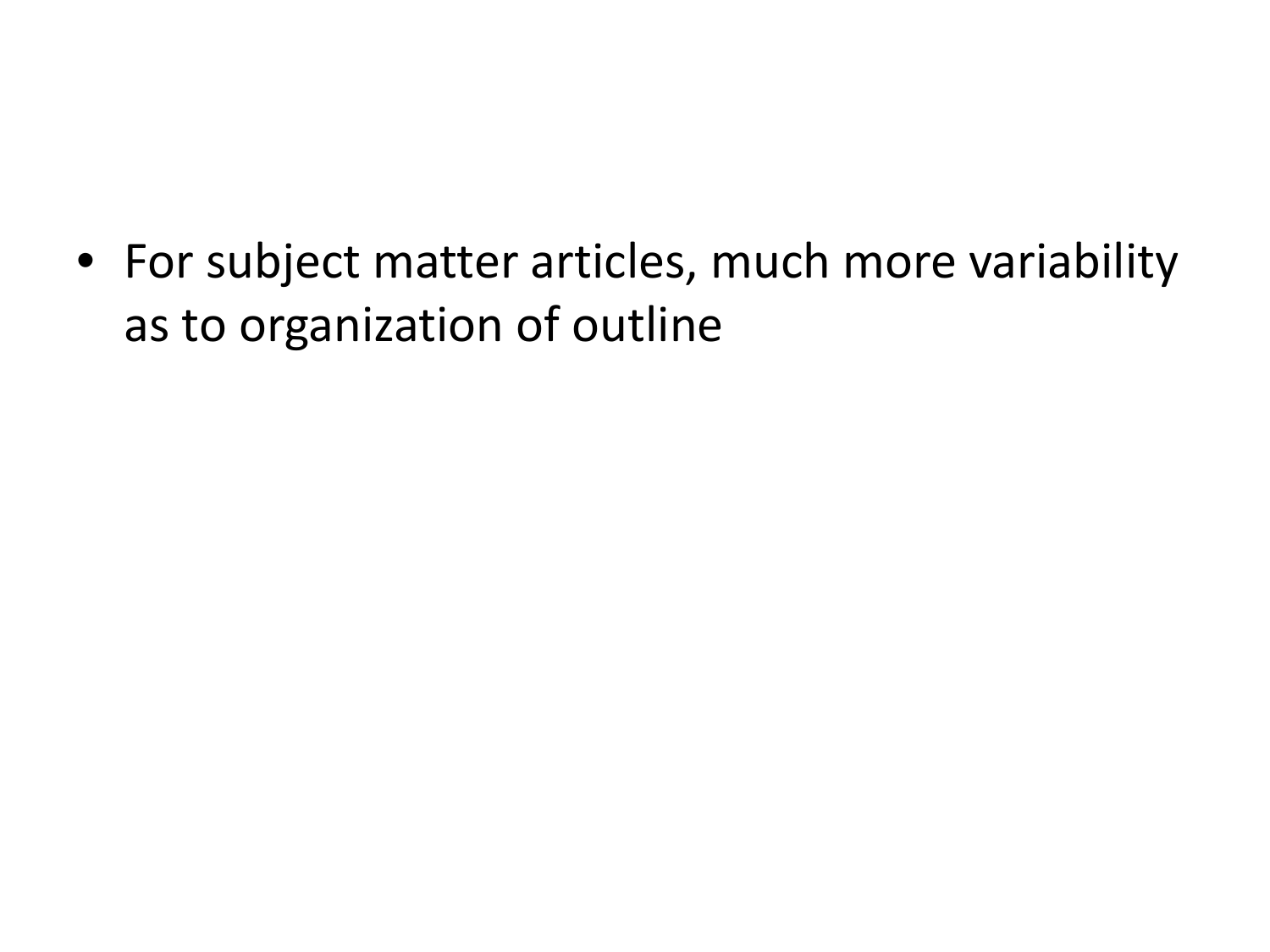## 6. Conceptual Framework

- Very important to integrate prior literature on the topic
- Doesn't need to be a "lit review" *per se*, but should describe how understanding, theory, and/or viewpoints have evolved over time by citing the relevant studies
- The lit review / concept. Framework should have a purpose – it tells a story that is consistent with your problem statement
- Sometimes appropriate to do this formally, other times not (depends on what kind of contribution you are aiming for  $-$  D, SM, or PS)
- Identify again the deficiencies/knowledge gaps in the existing literature – this sets up the contribution you are going to make in the remainder of the paper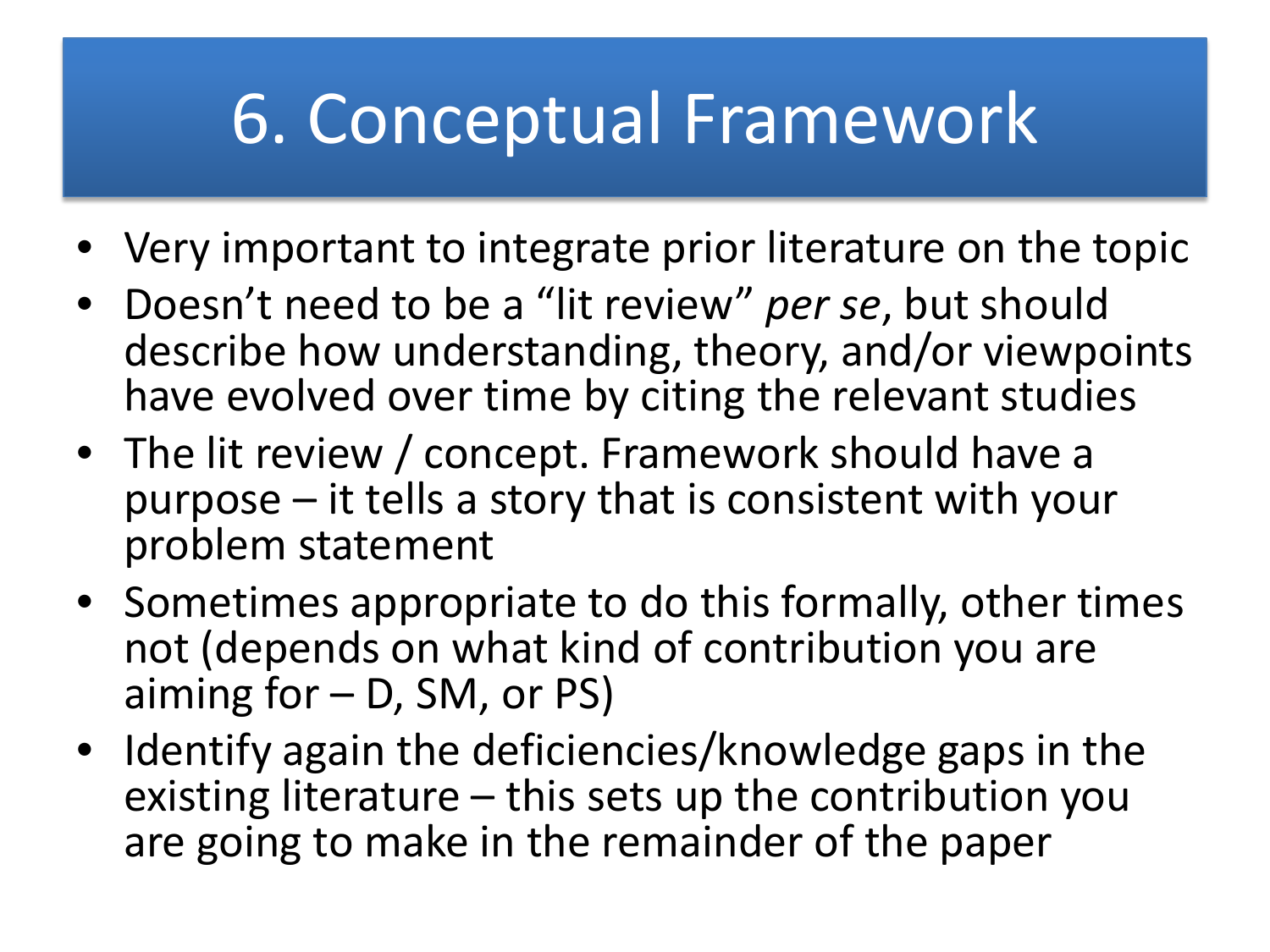# 7. Methods / model

- This section links the conceptual framework to the generation of findings
	- How do we go about deriving the findings of the study?
	- Best to state limitations and caveats, so that the reader is aware that you are aware
- Draw from economic theory, where appropriate, to derive your model
- Checklist:
	- Is endogeneity a problem? If so, explain how you address it (e.g., simultaneity, omitted variables)
	- Selection bias
	- Attrition bias
	- Does dependent variable have unusual distribution?